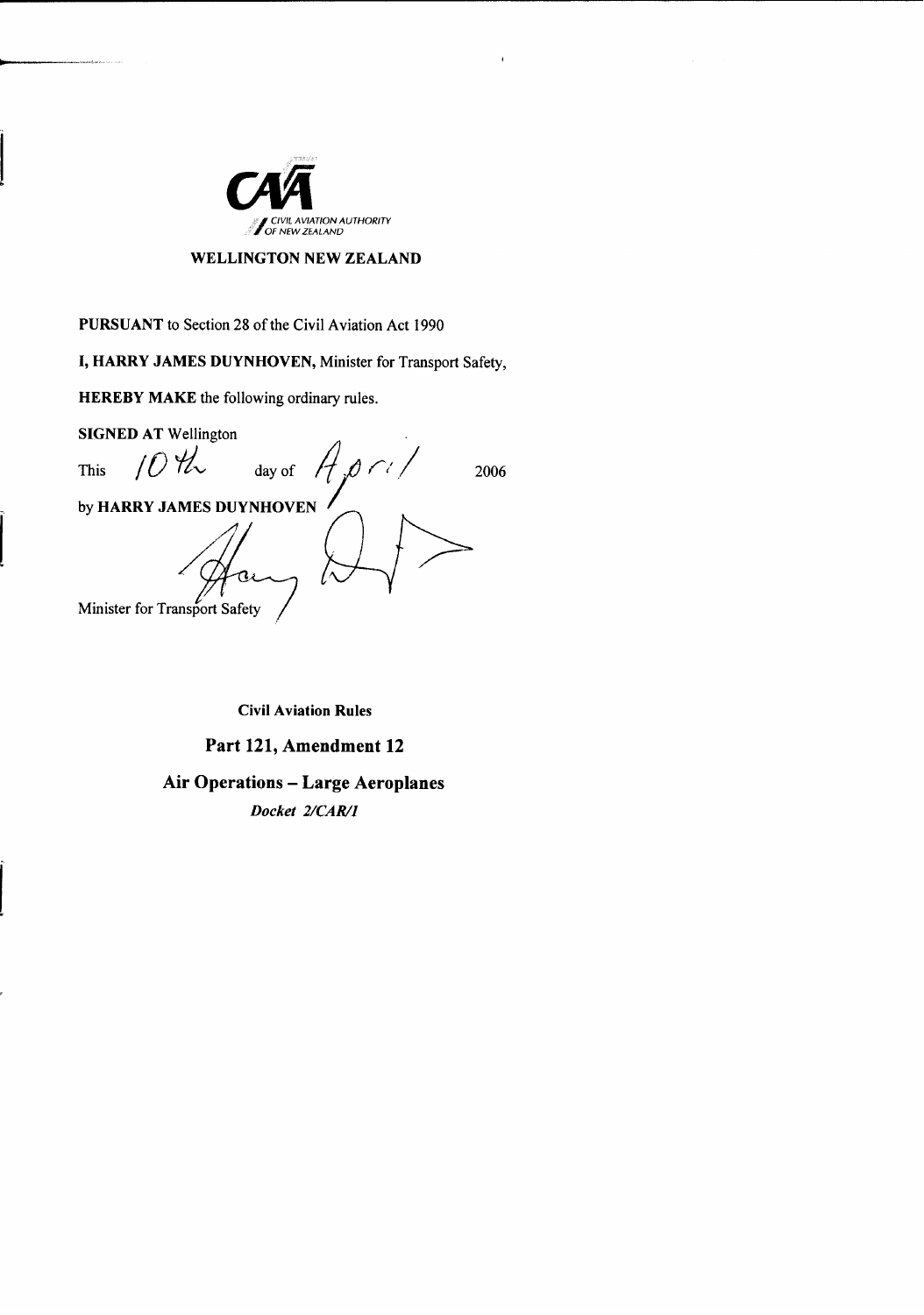## **Contents**

| <b>Part 121</b><br>Air Operations - Large Aeroplanes | 5 |
|------------------------------------------------------|---|
| Subpart A - General                                  | 5 |
|                                                      |   |
| Subpart J — Crew Member Competency Requirements      | 5 |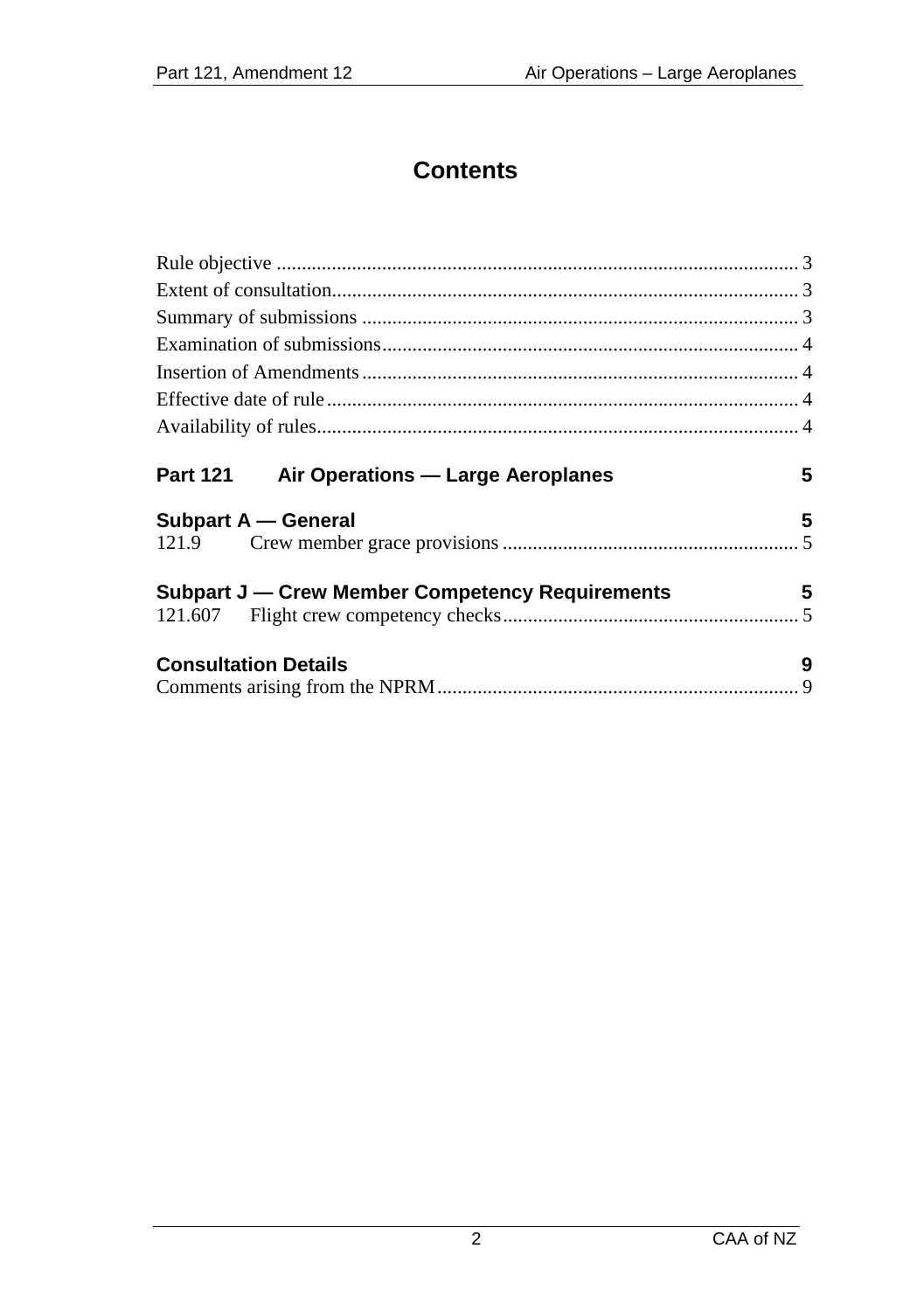## <span id="page-2-0"></span>**Rule objective**

The objective of Amendment 12 to Part 121 is to amend rule 121.9 Crew member grace provisions and rule 121.607 Flight crew competency checks as a consequence of Amendment 7 to Part 61 (reissue) Pilot Licences and Ratings.

## **Extent of consultation**

A Notice of Proposed Rulemaking, NPRM 04-02, containing the proposed changes to Part 61 including amendments to Part 121 was issued for public consultation under Docket 2/CAR/1 on 4 June 2004.

The publication of this NPRM was notified in the Gazette on 3 June 2004 and advertised in the daily newspapers in the five main provincial centres on 5 June 2004. The NPRM was published on the CAA web site and 163 copies were mailed to identified stakeholders including representative organisations who were considered likely to have an interest in the proposal and flight training organisations. A series of nationwide presentations were made to industry to support the NPRM publication and assist people in making submissions. The Part 61 presentations were made at 12 regional aviation training venues and at seven main centre public meetings along with one additional regional public meeting at industry request.

A period of 56 days was allowed for comment on the proposed rule.

The NPRM was published for public consultation prior to 1 December 2004 when the Civil Aviation Amendment Act (No.2) 2004 came into force. With no direction having been made by the Minister under section 13(2)(b) of that Act, subsequent development and signing of the rule has been undertaken in accordance with the law as it was in force immediately prior to 1 December 2004.

## **Summary of submissions**

Fifty written submissions were received on the NPRM. One submission was received on Part 121 changes from the Royal New Zealand Aero Club which accepted the proposal as presented.

A submission was received from Air New Zealand regarding consistency of crew member grace periods between this consequential amendment to Part 121 and the Part 61 flight check and test grace period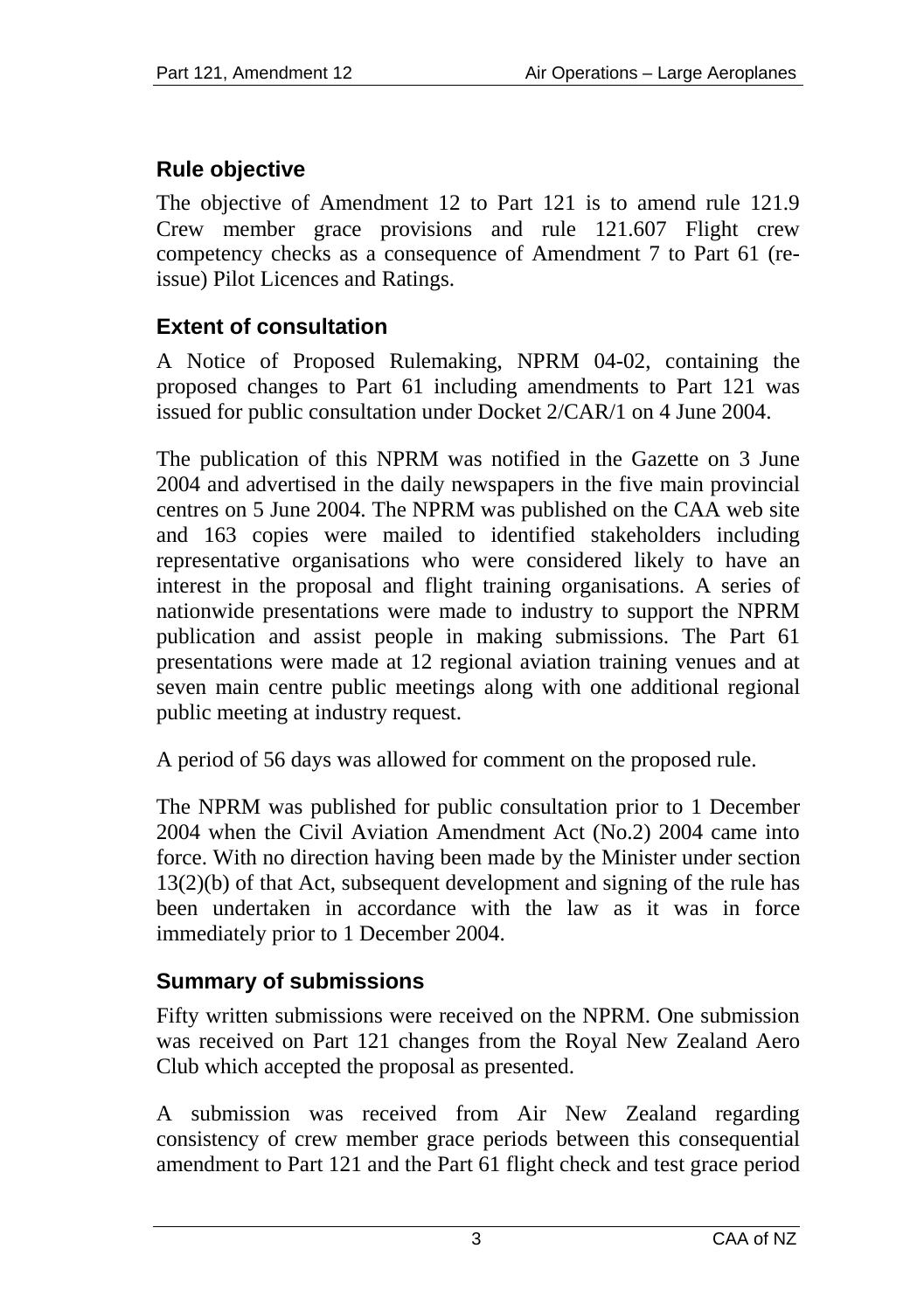<span id="page-3-0"></span>amendments. Following this submission rule 121.9 was amended to allow the option of a 60 day grace period for crew member checks.

The rule as amended with some editorial changes was then referred to Parliament's Regulations Review Committee before being signed by the Minister for Transport Safety.

### **Examination of submissions**

Submissions may be examined by application to the Docket Clerk at the Civil Aviation Authority between 8:30 am and 4:30 pm on weekdays, except statutory holidays.

#### **Insertion of Amendments**

The amendments to the rules in this Part are reflected by the revocation of the existing rule and the substitution of the new rule.

### **Effective date of rule**

Amendment 12 to Part 121 comes into force on 11 May 2006.

### **Availability of rules**

Civil Aviation Rules are available from–

CAA web site: <http://www.caa.govt.nz/> Freephone: 0800 GET RULES (0800 438 785)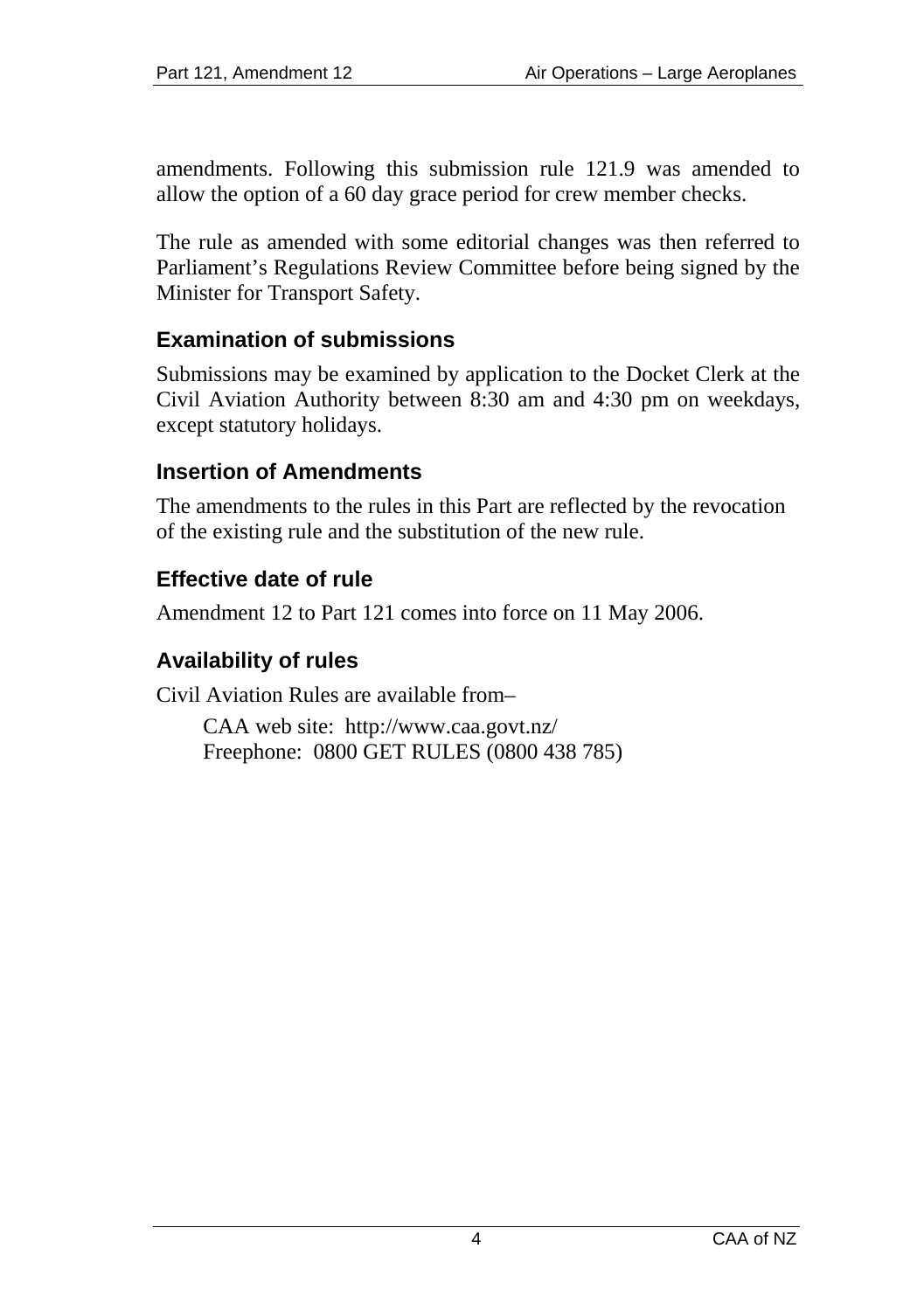## <span id="page-4-0"></span>**Part 121 Air Operations — Large Aeroplanes**

# **Subpart A — General**

*Rule 121.9 is revoked and the following rule is substituted:* 

### **121.9 Crew member grace provisions**

(a) If a crew member who is required by Subparts I, J, or M, to take a test, a flight check or be assessed completes the test or flight check within 1 calendar month of the date on which it is required, the crew member is deemed to have completed the test or check on the date it is required to be completed.

(b) Notwithstanding paragraph (a), if a crew member completes a test, flight check, or assessment, that is required under Subparts I, J, or M within 60 days before the date on which the test, flight check, or assessment is required, the crew member is deemed to have completed the test, flight check, or assessment on the date that it is required to be completed.

## **Subpart J — Crew Member Competency Requirements**

### *Rule 121.607 is revoked and the following rule is substituted:*

## **121.607 Flight crew competency checks**

A holder of an air operator certificate must ensure that—

- (1) **each pilot acting as pilot-in-command has,** within the immediately preceding 12 months, passed a check of route and aerodrome proficiency that is administered by a flight examiner and that—
	- (i) consists of at least 1 flight over 1 route segment and 1 or more landings at aerodromes representative of the operations to be flown; and
	- (ii) establishes that the pilot can satisfactorily perform the duties and responsibilities of a pilot-in-command in operations appropriate to this Part; and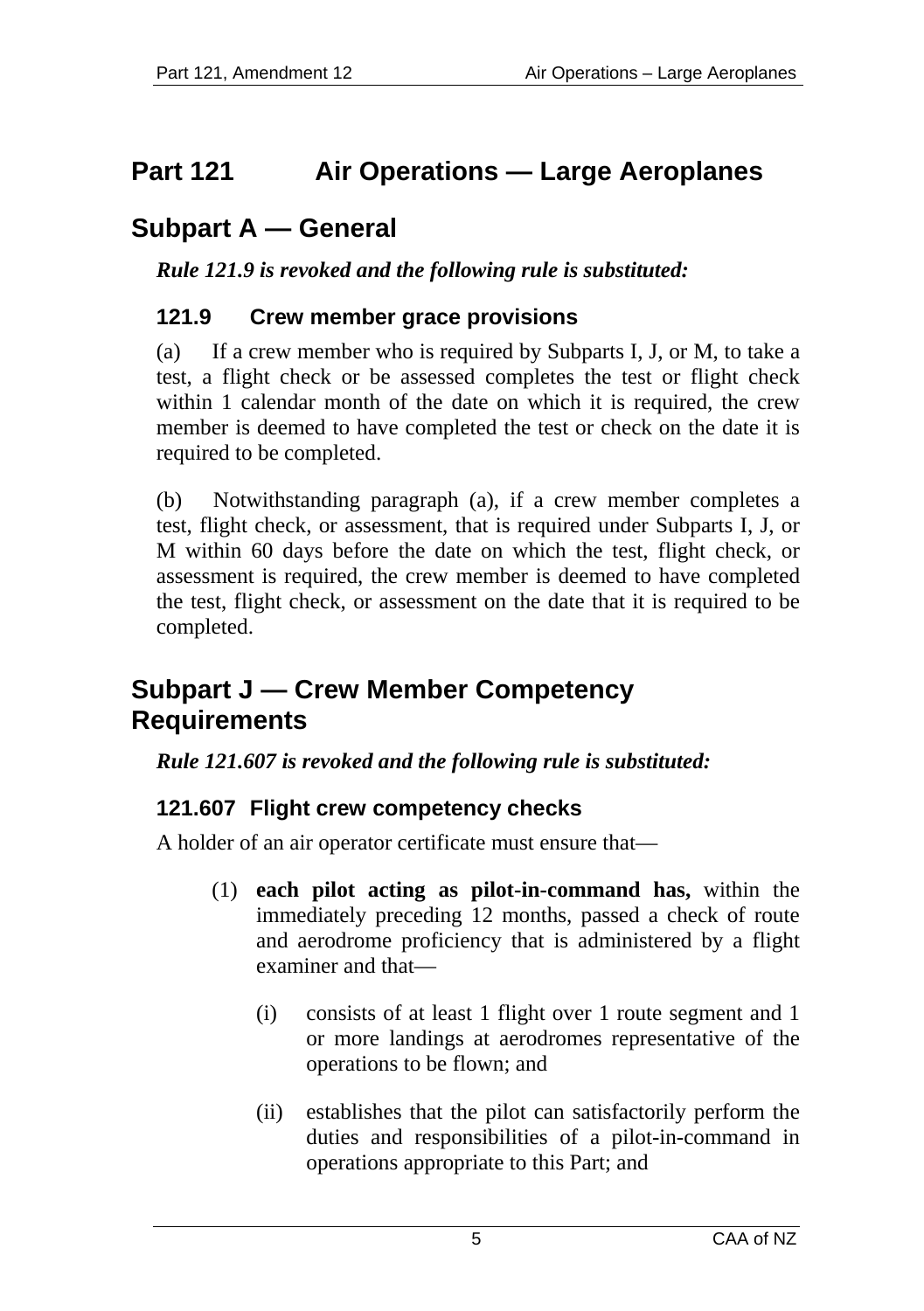- (2) **each pilot conducting VFR operations has,** within the immediately preceding 12 months, successfully completed a competency check, that is administered by a flight examiner and that covers procedures, including emergency procedures, of the pilot's flying skill in an aeroplane type normally used by the pilot in the operation; and
- (3) **each pilot acting as a flight crew member of an aeroplane operating under IFR has,** within the immediately preceding 6 months, passed a check that is administered by a flight examiner and that—
	- (i) covers procedures, including emergency procedures, appropriate to the equipment fitted to the aeroplane and to the type of operations to which the pilot is assigned by the certificate holder; and
	- (ii) is conducted in the same aeroplane type used by the pilot in the operation or in a flight simulator of the same aeroplane type; and
- (4) **each pilot has,** within the immediately preceding 12 months, successfully completed a written or oral test of the pilot's knowledge of the following:
	- (i) the relevant Civil Aviation Rules and the certificate holder's operations specifications and exposition:
	- (ii) the aeroplane systems, performance, operating procedures, and the content of the flight manual for each aeroplane type normally flown by the pilot:
	- (iii) navigation, ATC, and meteorology:
	- (iv) special flight operations as appropriate to the type of operation normally conducted by the pilot:
	- (v) new equipment, procedures, and techniques: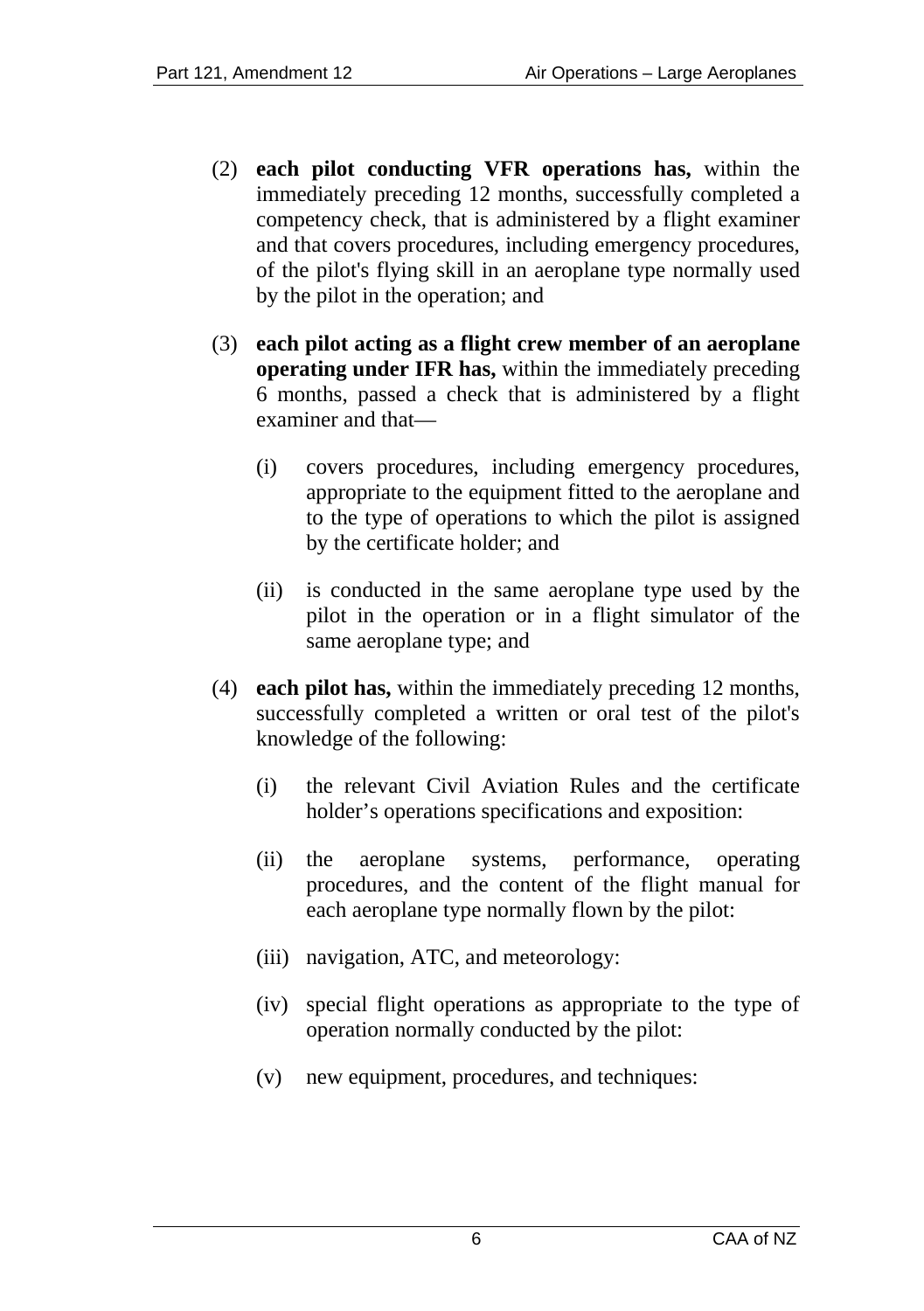- (vi) location and operation of emergency equipment fitted to an aeroplane of the type normally flown by the pilot; and
- (5) **each flight engineer has,** within the immediately preceding 12 months, passed a check that is administered by a flight engineer examiner and that—
	- (i) covers procedures, including emergency procedures, appropriate to the equipment fitted to the aeroplane and to the type of operations to which the flight engineer is assigned by the certificate holder; and
	- (ii) is conducted in the same aeroplane type used by the flight engineer in the operation or in a flight simulator of the same aeroplane type; and
- (6) **each flight engineer has,** within the immediately preceding 12 months, successfully completed a written or oral test of the flight engineer's knowledge of the following:
	- (i) the relevant Civil Aviation Rules and the certificate holder's operations specifications and exposition:
	- (ii) the aeroplane systems, performance, operating procedures, and the content of the flight manual for each aeroplane type normally flown by the flight engineer:
	- (iii) special flight operations that are appropriate to the type of operation normally conducted by the flight engineer:
	- (iv) new equipment, procedures, and techniques; and
- (7) **in the case of checks and tests required under paragraphs (1), (2), (3), and (4),** the flight examiner who administered the check or test—
	- (i) certifies in the training record for the pilot that the check or test has been completed, and certifies the result of the check or test; and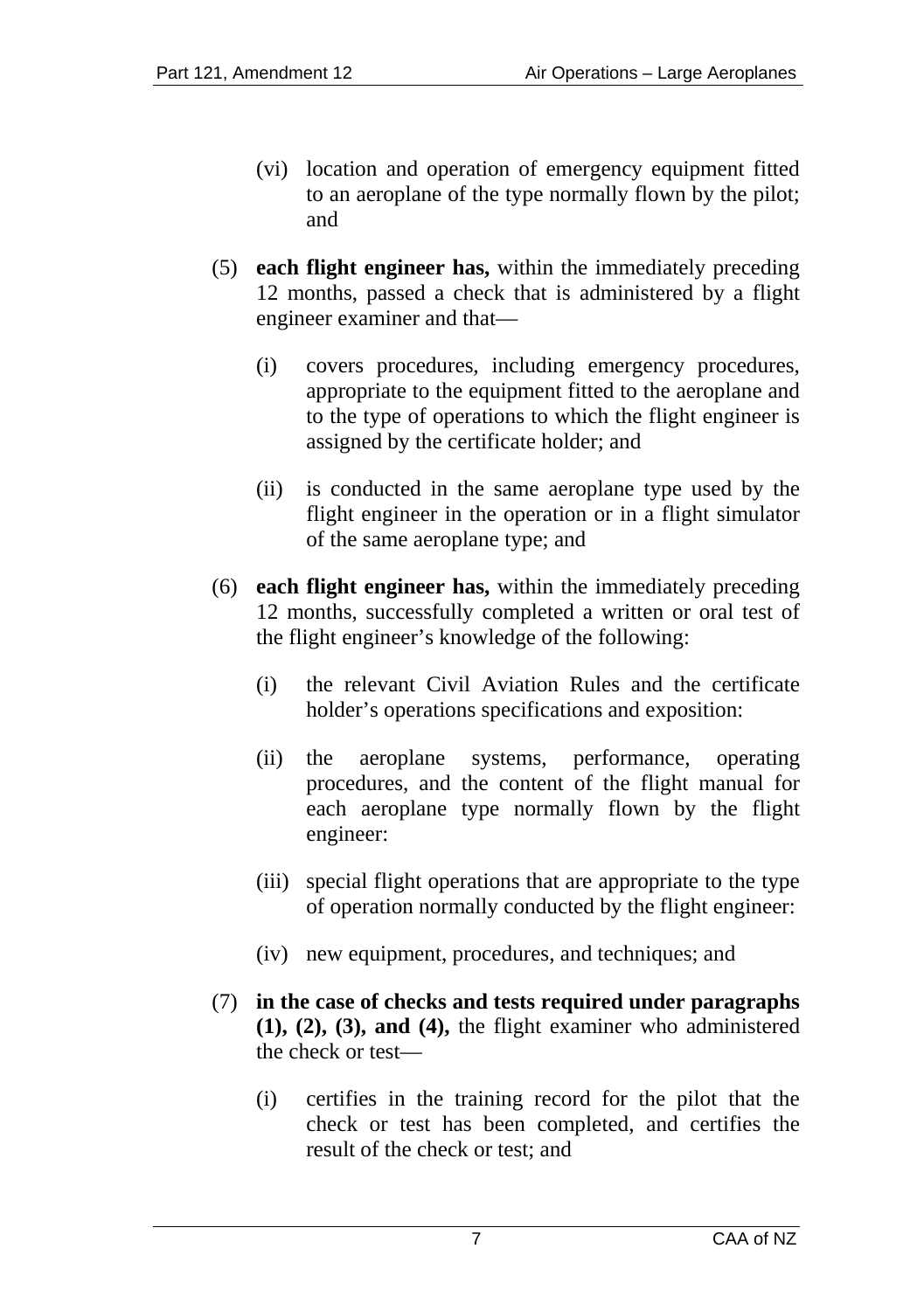- (ii) if the check or test was completed satisfactorily, certifies in the pilot logbook in accordance with rule 61.29(a)(3) satisfactory completion of the check or test; and
- (8) **in the case of the checks and tests under paragraphs (5) and (6),** the flight engineer examiner who administered the check or test certifies in the training record for the flight engineer that the check or test has been completed and certifies the result of the check or test; and
- (9) flight crew competency checks are carried out in an aeroplane or flight simulator approved for the purpose.